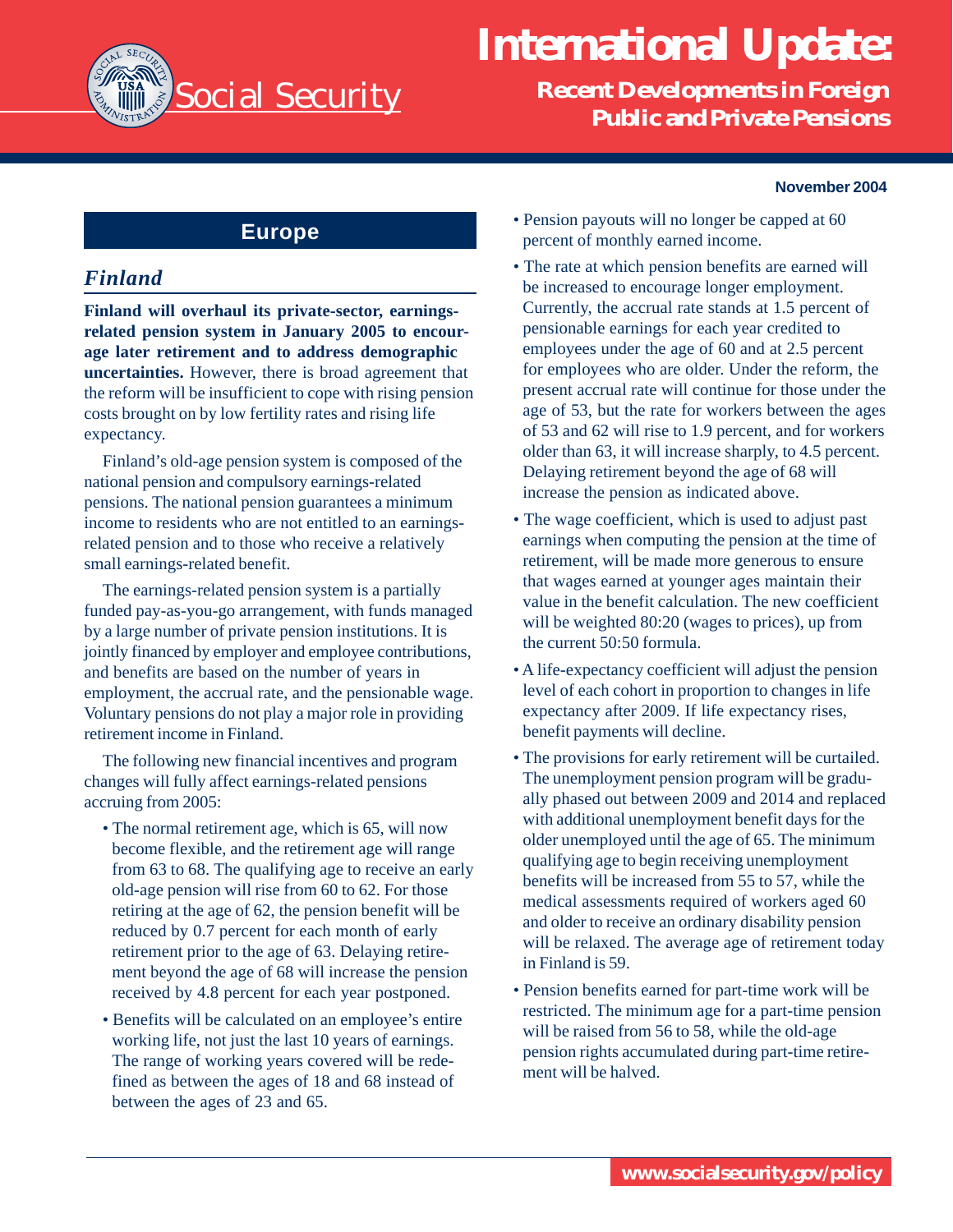The Organisation of Economic Cooperation and Development (OECD) projects that Finland's old-age dependency ratio will rise faster than that of any other OECD country. The population aged 65 and older, as a proportion of the population aged between 20 and 64, is projected to increase from 23 percent to 45 percent in 2030 and thereafter to level off at slightly less than 50 percent during the decade 2040 to 2050. The OECD has recently reported that without reform, Finland's share of gross domestic product (GDP) devoted to old-age pensions will grow from 8 percent in 2000 to about 13 percent by 2050. Both the International Monetary Fund and the OECD have urged that additional reforms be taken.

**Sources:** International Benefits Information Service (IBIS), February 2003; Organisation for Economic Cooperation and Development (OECD), *Economic Survey—Finland 2003* (Paris: OECD, March 2003) and *Ageing and Employment Policies—Finland* (2004); Christina Lindell, "*Longevity Is Increasing. What About the Retirement Age?*" article for the 4th International Research Conference on Social Security (Geneva: International Social Security Association, May 2003); Heikki Niemelä and Kari Salminen, *Social Security in Finland* (Helsinki: Social Insurance Institution [Kela], the Finnish Centre for Pensions, and the Finnish Pension Alliance–TELA, 2003); International Social Security Association, *Trends in Social Security* (Geneva: ISSA, January 2004); World Economic Forum, *Pension Report 2004* (Washington, DC: Watson Wyatt Worldwide, January 2004); European Industrial Relations Observatory On-line (http://www.eiro.eurofound.ie), March 2004; Social Security Administration, *Social Security Programs Throughout the World: Europe, 2004* (Washington, DC: SSA, September 2004); *Investments & Pensions Europe*, October 11, 2004; and International Monetary Fund, *Finland—2004 Article IV Consultation* (Washington, DC: IMF, October 2004).

## *France*

**The French government will accept a lump-sum payment of**  $\epsilon$ **.7 billion (US\$9.8 billion), or 0.4 percent of France's GDP, from the state-owned utility companies Electricité de France (EdF) and Gaz de France (GdF) in exchange for linking their largely unfunded pension plans to the national system.** This payment will enable the French government to reduce its budget deficit from the current 3.8 percent of GDP to 2.9 percent of GDP in 2005.

Although the government's deal with the state-owned utilities may have improved its short-term financial situation, it may undermine its long-term fiscal outlook. Today, the country spends about €32.7 billion, or 27 percent of all public-service expenditures, on pensions. It is expected that France's aging population will cause a dramatic increase in pension outlays in the near future. Next year alone, public spending on pensions will increase by  $\bigoplus$  billion.

EdF's 112,000 French employees have received very generous pension promises that the government will now have to cover. According to a special report in *The Economist*, the French parliament estimated that EdF's unfunded pension liabilities equaled €50 billion last year.

France is not alone in using pension assets from stateowned companies to reduce deficits. Last year Portugal assumed control of its underfunded postal pension fund and is currently considering taking over the assets and liabilities of three more state-owned companies: Caixa Geral de Depósitos, a financial institution, and Aeroportos de Portugal and Navegação Aérea de Portugal, both of which operate the country's airports. Similarly, Germany, which has been in violation for several years of the 3 percent cap on budget deficits established by the European Union's Stability and Growth Pact, has announced after much debate that it would assume control of the pension assets and liabilities of its state-owned companies, Deutsche Telekom and Deutsche Post.

**Sources:** *The Economist*, "A Very Big French Turn-off," July 3, 2004; Vincenzo Guzzo, "Euroland: Budgets—Only a Modest Tightening Bias in 2005, If Any," Global Economic Forum, http://www.MorganStanley.com, October 11, 2004; David Gauthier-Villars, "French Govt, Pension Body Agree Pact On EdF, GdF Pensions," Dow Jones Newswires, October 19, 2004; Rainer Buergin, "Germany Won't Assume Post, Telekom Pension Obligations for Cash," http://www.Bloomberg.com, October 26, 2004; Cecilia Valente, "Portugal Eyes State Firms' Pension Funds," http://www.IPE.com (Web extension of *Investment &Pensions Europe*), October 27, 2004; and Andrea Thomas and G. Thomas Sims, "Germany to Unveil Plan to Help Nation Stick to EU Budget Rules," *Wall Street Journal Europe*, November 4, 2004.

## *United Kingdom*

**The Pensions Commission, an independent body established to evaluate the national pension system and private savings in the United Kingdom, released its first report,** *Pensions: Challenges and Choices***, on October 12.** Although the Commission Chairman, Adair Turner, has pointedly avoided making any recommendations, the report suggests that the current pension system has contributed to extremely low levels of private savings and concludes that society and individuals will have to make unpleasant choices regarding the future of the country's retirement policies. The report concludes that, if retirees are not to be poorer on average in relation to the rest of society, either tax contributions must increase or savings must rise, or people will have to work longer.

The United Kingdom's retirement system is very complex. At its center is the basic state pension. For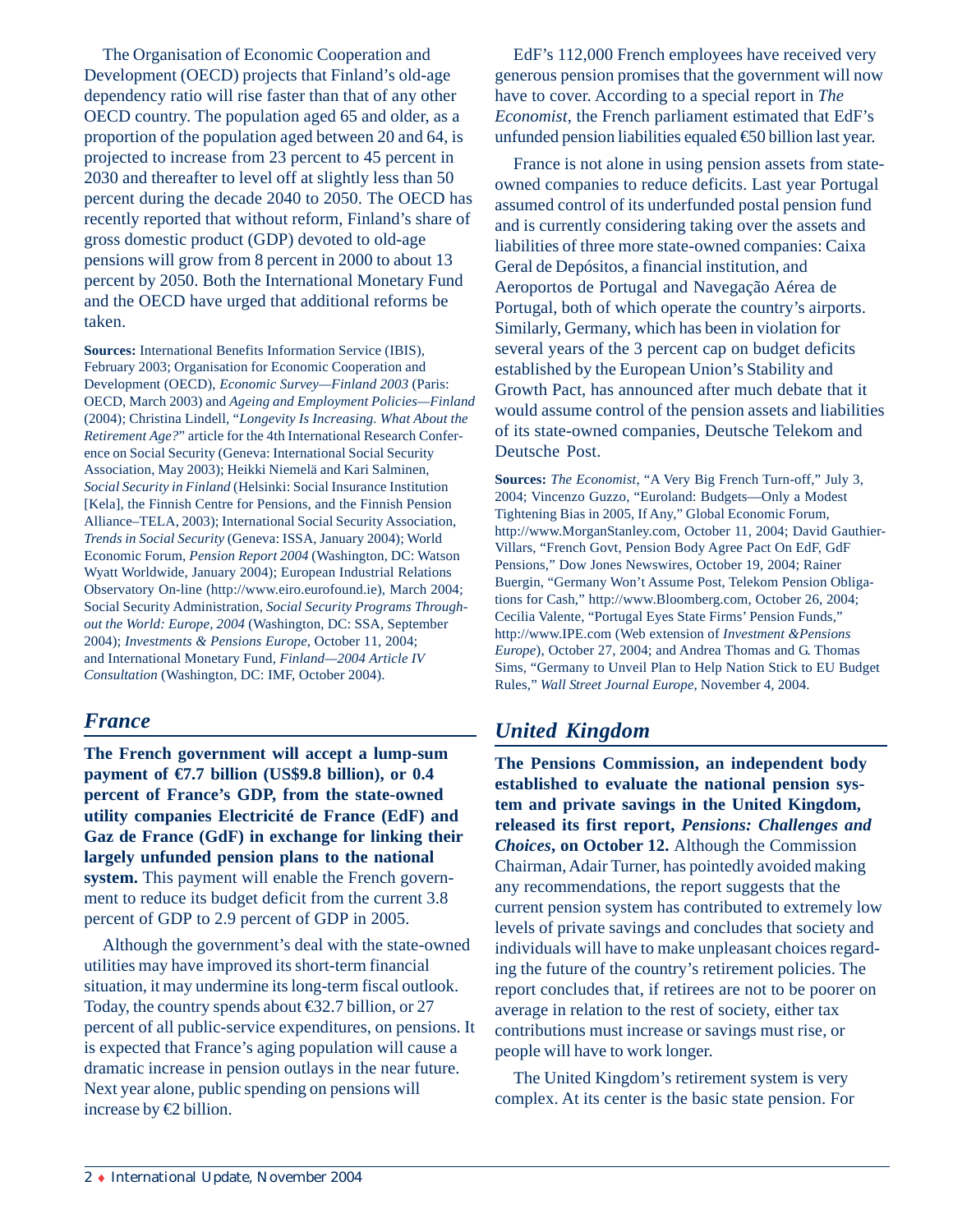retirees whose retirement income falls below a certain level, a system of means-tested benefits provides additional income, not unlike Supplemental Security Income in the United States. In 1978, all employees, except the self-employed, were brought under a compulsory, wage-based pension system called the State Earnings-Related Pension Scheme (SERPS). In 2002, SERPS was replaced by the State Second Pension, which is more generous toward workers with low earnings. Employees may also contract out of the State Second Pension by contributing an equal amount to a funded pension system such as a defined benefit or defined contribution account. In an attempt to encourage private savings, in 1999 the government introduced taxpreferred individual savings accounts. However, the enormous variety of providers and plans, each with different governing rules, has hampered their popularity.

This retirement system has for many years been the envy of continental Europe, since public expenditures for pensions have been projected to decline as a percentage of GDP over the next 50 years. However, the Pensions Commission now suggests that the success of the United Kingdom's retirement system may have been exaggerated. Projections are low because they do not take into account the growing cost of the means-tested benefits or new data on the demographic projections for the United Kingdom.

The state pension benefits currently replace approximately 37 percent of an average earner's final salary compared with slightly more than 42 percent in the United States. Although the balance of retirement pensions in the United Kingdom had been provided by the State Second Pension or employer-based defined benefit pension plans, many of these plans have been underfunded, and an increasing number are now closed to new members. Some may soon close to current members, because of the winding up of plans. Employers are replacing defined benefit plans with less generous defined contribution plans.

The Pension Commission is in consultation with various experts and interest groups. It will release its recommendations next summer following parliamentary elections.

**Sources:** Social Security Administration, *The 2004 Annual Report of the Board of Trustees of the Federal Old-Age and Survivors Insurance and Disability Insurance Trust Funds* (Washington, DC: SSA, March 23, 2004); Nicholas Timmins, "Pensions Overhaul Expected After Election," *Financial Times*, October 11, 2004; and Pensions Commission, *Pensions: Challenges and Choices* (Norwich, United Kingdom: The Stationery Office, October 12, 2004).

# **The Americas**

### *Argentina*

**Argentina's 11 private pension-fund management companies (AFJPs) have agreed to restructure the equivalent of US\$16 billion of defaulted government bonds by swapping them for newly created inflation-linked bonds.** President Kirchner signed a decree on October 7 after several failed attempts to come to an agreement during the past few years. However, since the country's other creditors have not yet accepted the latest offer by the AFJPs, the final status of the agreement between the government and the AFJPs is unclear.

Under the October agreement with the AFJPs, the government will issue higher-yield, short-term "Boden" bonds in exchange for US\$2.3 billion in lower-yield treasury notes (Letes) that the AFJPs were forced to buy in 2001. The Boden bonds will mature between 2008 and 2014 and will begin semiannual payments in March 2011. Approximately US\$13 billion in defaulted bonds will be swapped for new bonds with a 42-year maturity date. In addition, for at the least the next 5 years, the AFJPs will be allowed to set a higher than market value for their portfolios to protect them from major losses, especially for workers who are likely to retire in the next several years.

The defaulted bonds date back to Argentina's economic crisis that culminated in late 2001. At that time, in an effort to avoid defaulting on its foreign debt, the government required the AFJPs to swap their bond holdings for lower-yielding, longer-term bonds. The government also forced the pension funds to convert US\$2.3 billion in certificates of deposit to treasury notes. In January 2002, the government defaulted on its debt and devalued its currency.

At the same time, to boost workers' take-home pay, the government temporarily reduced workers' mandatory contributions to an individual account from 11 percent of earnings to 5 percent. Currently the rate is 7 percent, but that is scheduled to be raised to 9 percent on July 1, 2005, and restored to 11 percent on October 1, 2005. Employers do not contribute to workers' individual accounts.

It is unclear how Argentina's system of some 9.8 million individual retirement accounts will be affected by the government's default and subsequent debt restructuring. However, it is assumed that the long-term effects will be negative because of the lowering of the contribution rate coupled with the lost value of the higher-yield